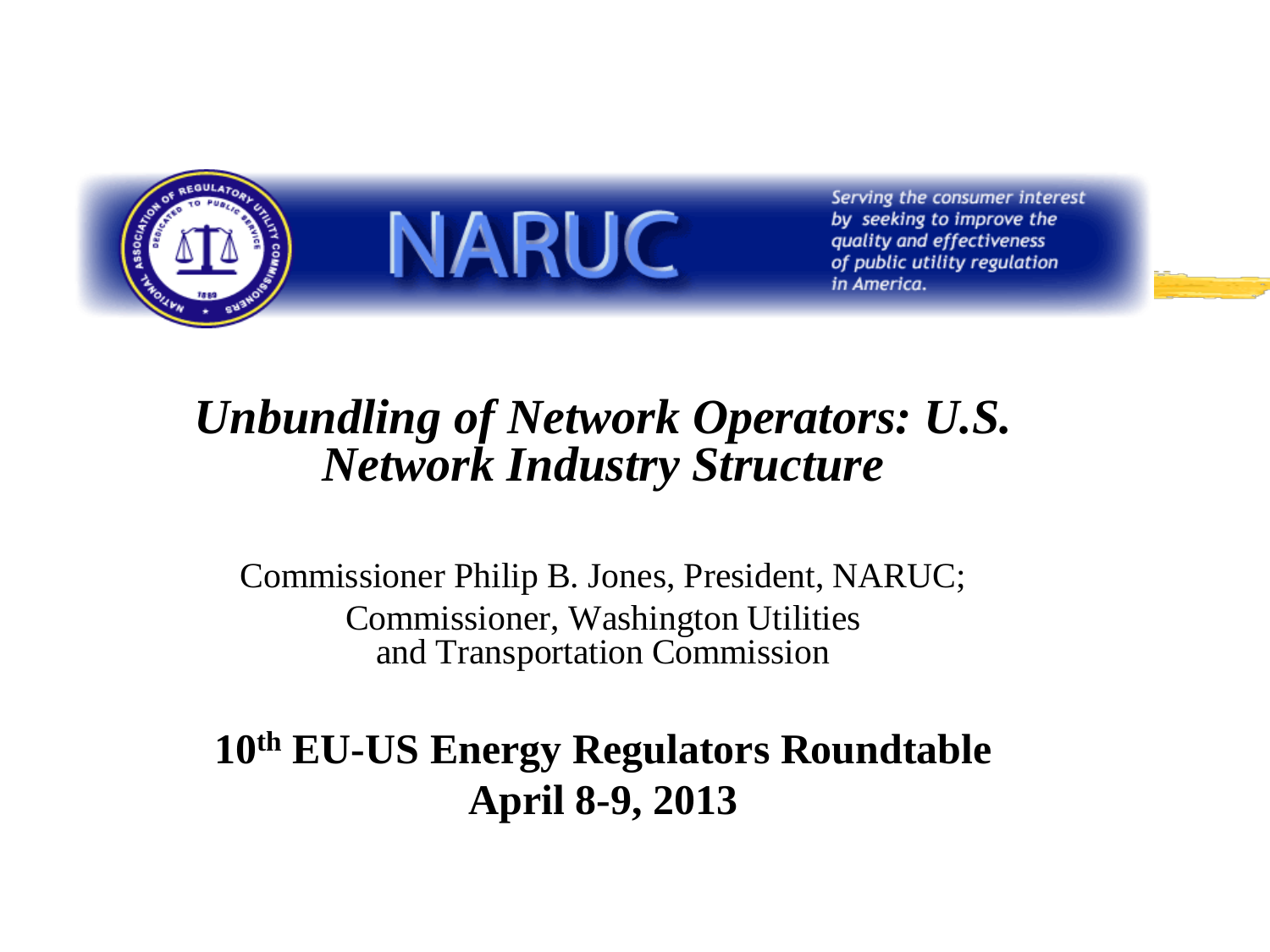

# NARUC Disclaimer

- **No position supporting or opposing retail markets, restructuring**
- **States should determine what works best for them**
- **Each structure has pros, cons**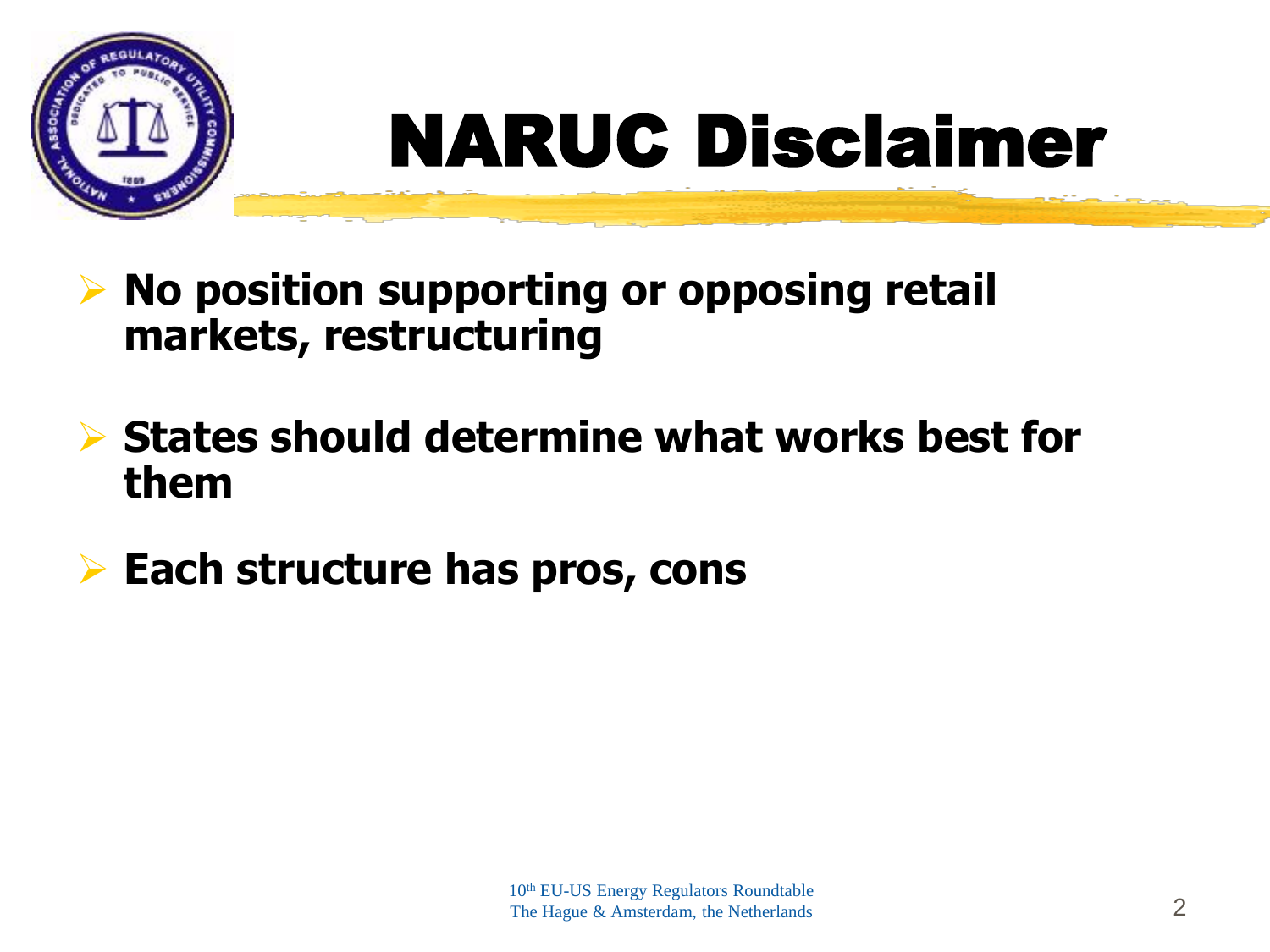

## US Market Structure

## **Dual Regulatory Structure**

### **US Federal Energy Regulatory Commission**

**Wholesale sales, interstate transmission services**

### **State utility commissions**

**Retail sales, vertically integrated services, transmission siting, planning, distribution**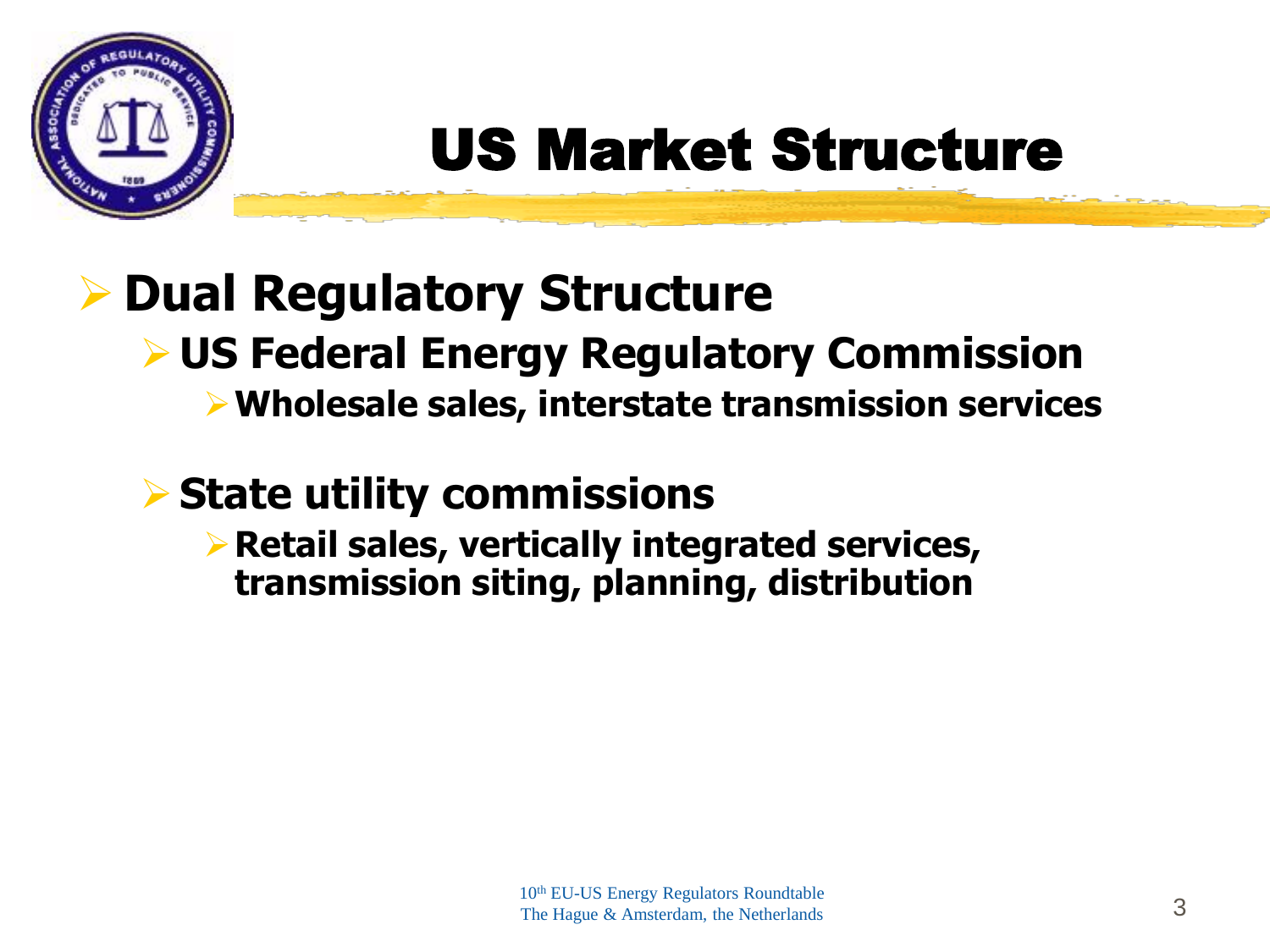

## US Market Structure

## **Traditional Utility Markets**

## **Vertically integrated utilities**

- **Fully regulated by States, except for wholesale sales and transmission services if in RTO**
- **Monopolies—own generation, transmission, distribution**

#### **Organized Markets**

- **Utilities divested or spun off generation, gave control of transmission to RTO/grid operator**
- **Many operate in retail markets where consumers 'shop' for power**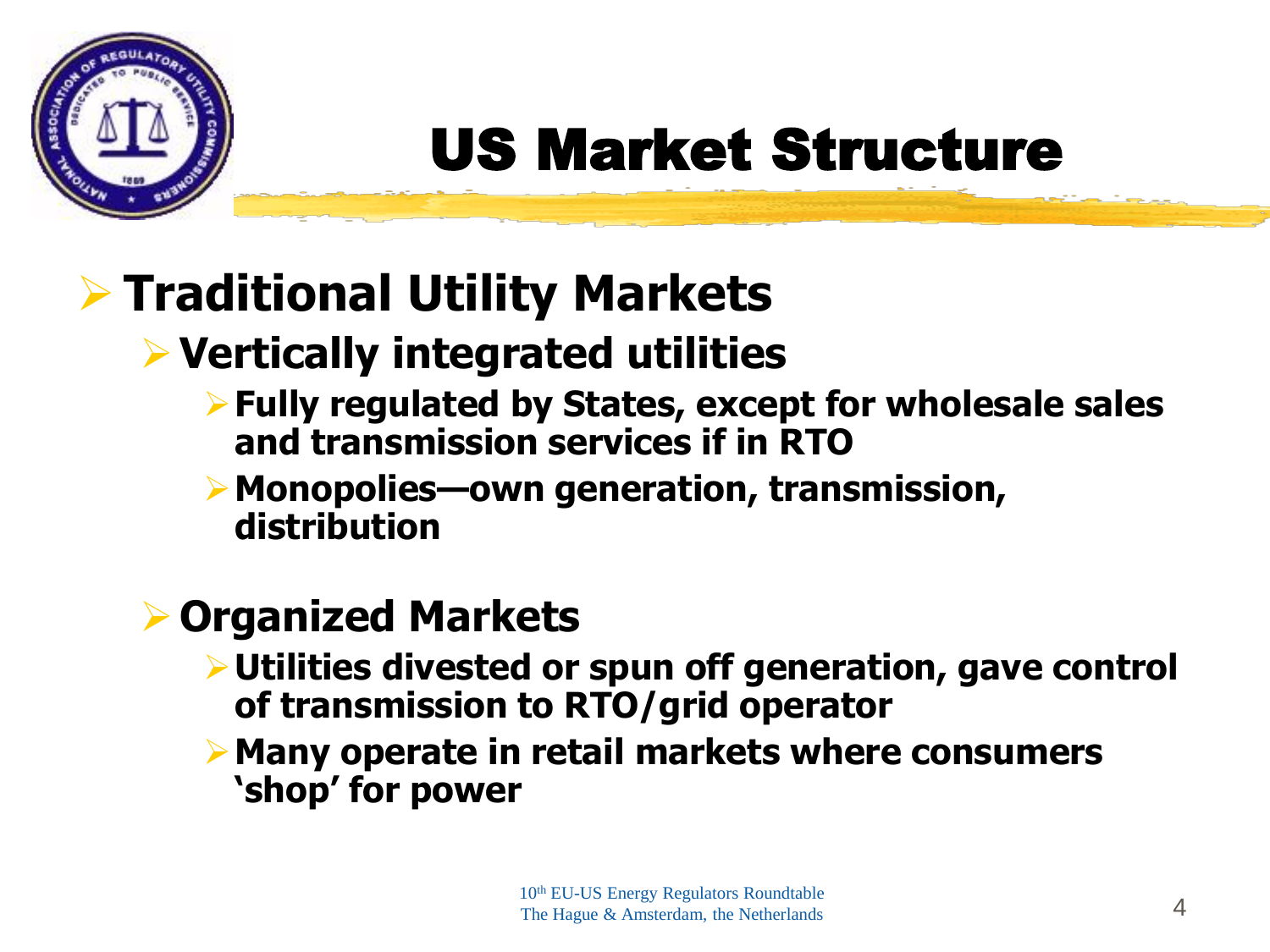

## **Electric Retail Competition in US**



Map courtesy of the U.S. Energy Information Administration

10<sup>th</sup> EU-US Energy Regulators Roundtable The Hague & Amsterdam, the Netherlands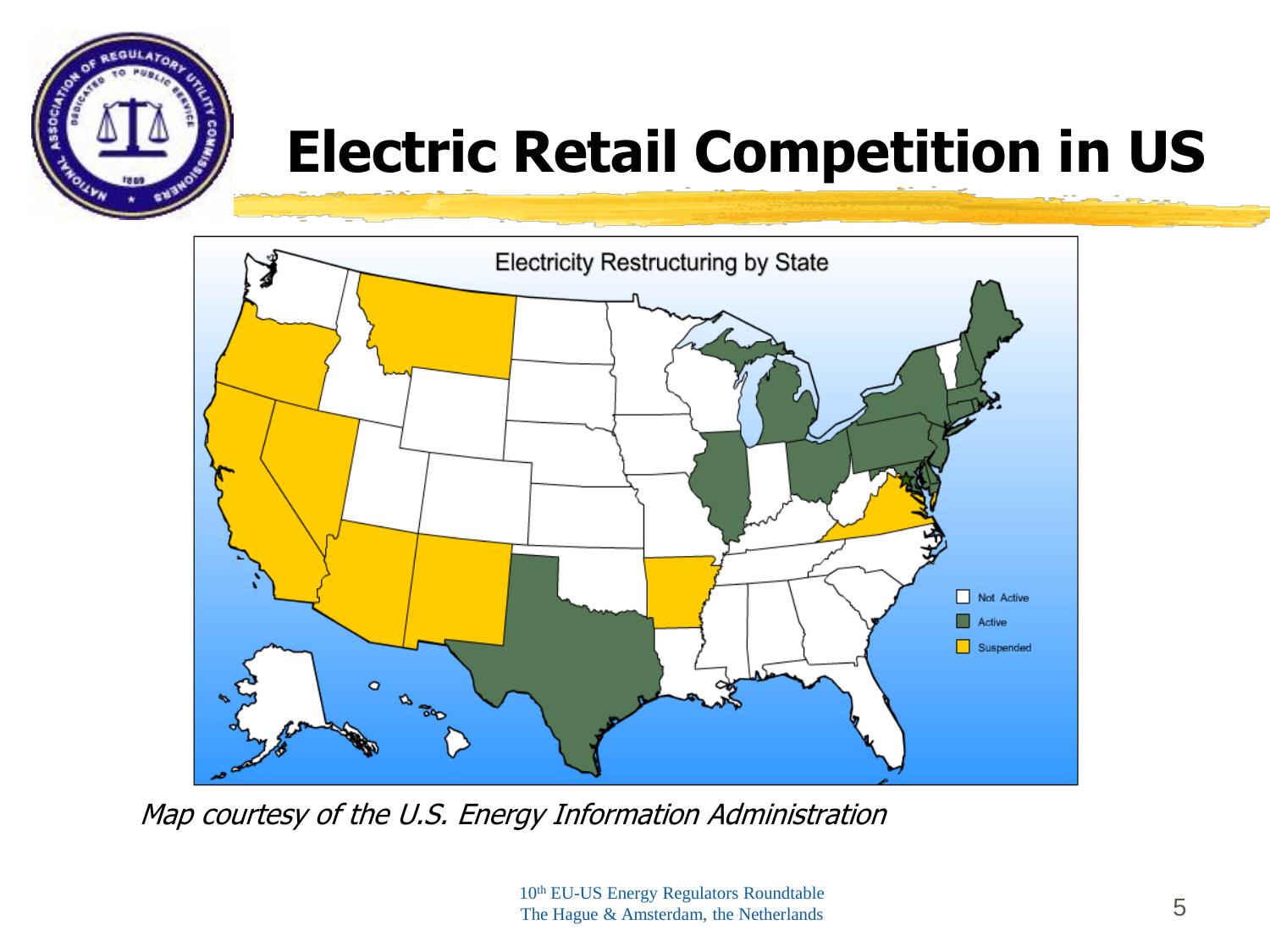

## **Electric Retail Competition in US**

- **2000-2001 Western Energy Crisis**
	- **Intense heat, vulnerable market design led to Wild West**
		- **Skyrocketing electricity prices, supply shortages**
- **Political Fall Guy: California Gov. Gray Davis** 
	- **Once promising career ended after becoming second US governor to be recalled**
- **Result: Retail competition halted, six States suspended and abandoned plans**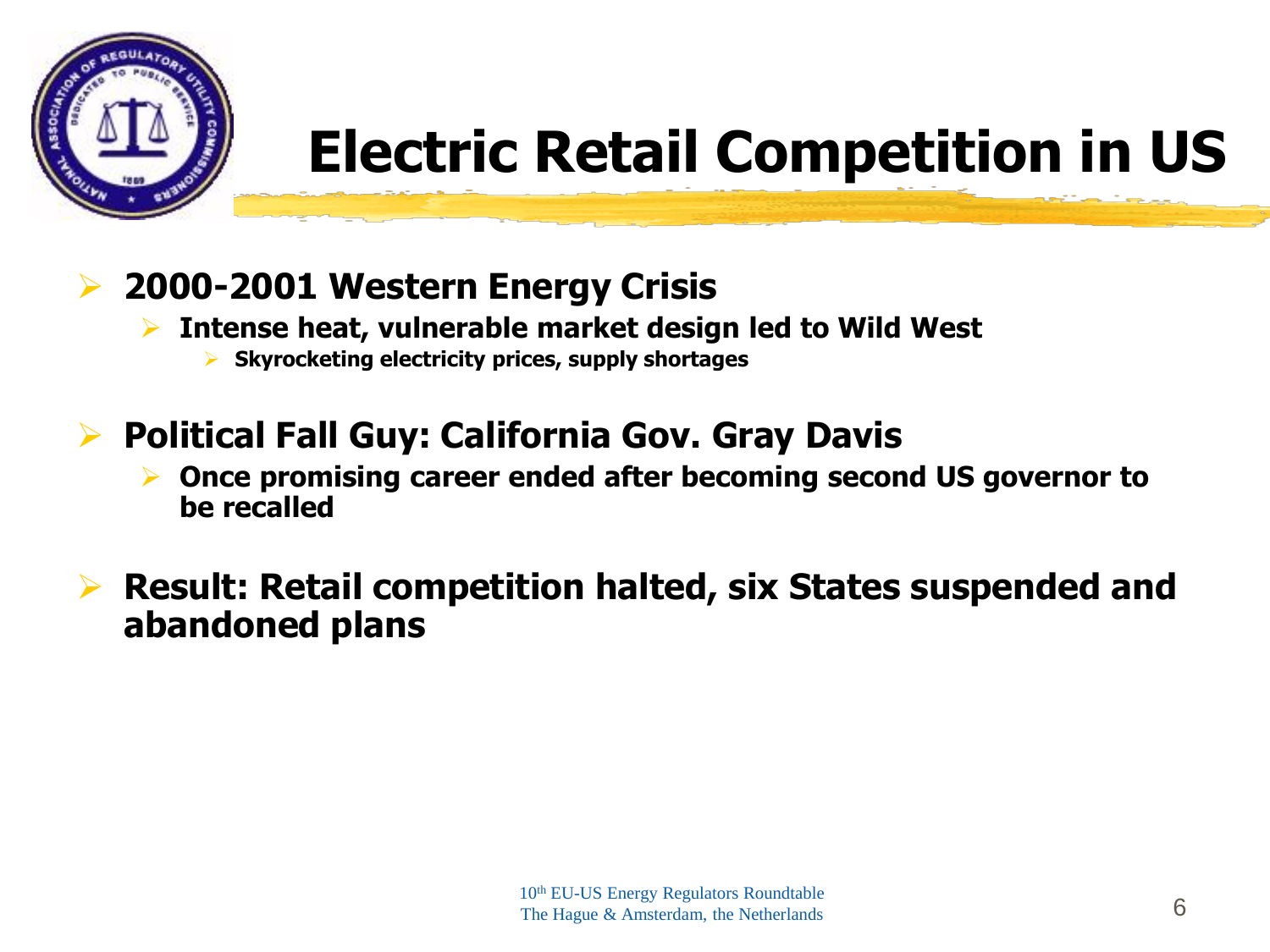

## **Electric Retail Competition in US**

#### UPDATED: Competitive Electricity Markets Continue to Post Lower Rate of Change



Comparison of Rate Changes Across Electricity Markets: 1997-2011 Competitive Markets (RTO\*) vs. Non-Competitive (Non-RTO\*\*) Markets



\* An RTO is a regional electricity market operated by an independent administrator, in which prices are set through a competitive transparent process. Competitive (RTO) states include: CA, CT, DE, IL, IN, IA, KY, ME, MD, MA, MI, MN, MO, NH, NJ, NY, ND, OH, PA, RI, TX, VA, VT, WV, WI and DC

\*\* Non-RTO markets, operated by monopoly utilities, do not use a competitive, transparent process to set prices

Results were calculated using price information from the U.S. Energy Information Administration (EIA) and a Consumer Price Index of Urban Consumers<br>(CPI-U) of 40.1% for the period between 1997 and 2011. Sources: EIA and Th

#### z Chart courtesy of the COMPETE Coalition

10<sup>th</sup> EU-US Energy Regulators Roundtable The Hague & Amsterdam, the Netherlands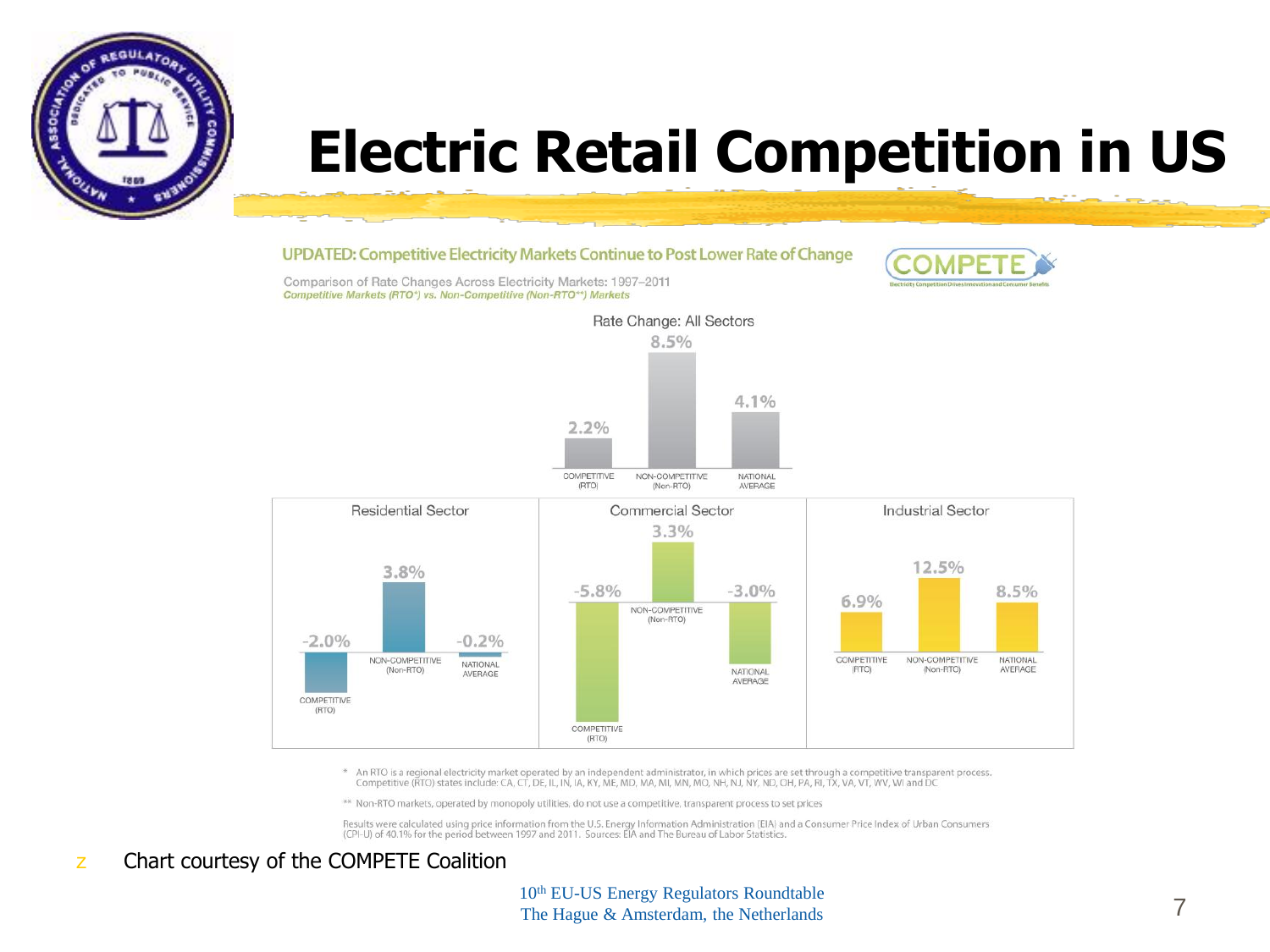

## More Recent Developments

#### **Jurisdictional Blurring**

- **New transmission, generation being built, is the market providing the right incentives? What happens if not?**
- **Federal efforts on transmission, generation—FERC interest in longdistance power lines, States, localities interest in microgrids, DG**

#### **Flat utility sales**

 **New transmission, generation being built, is the market providing the right incentives? What happens if not?**

#### **Renewable Energy**

#### **EPA Rules**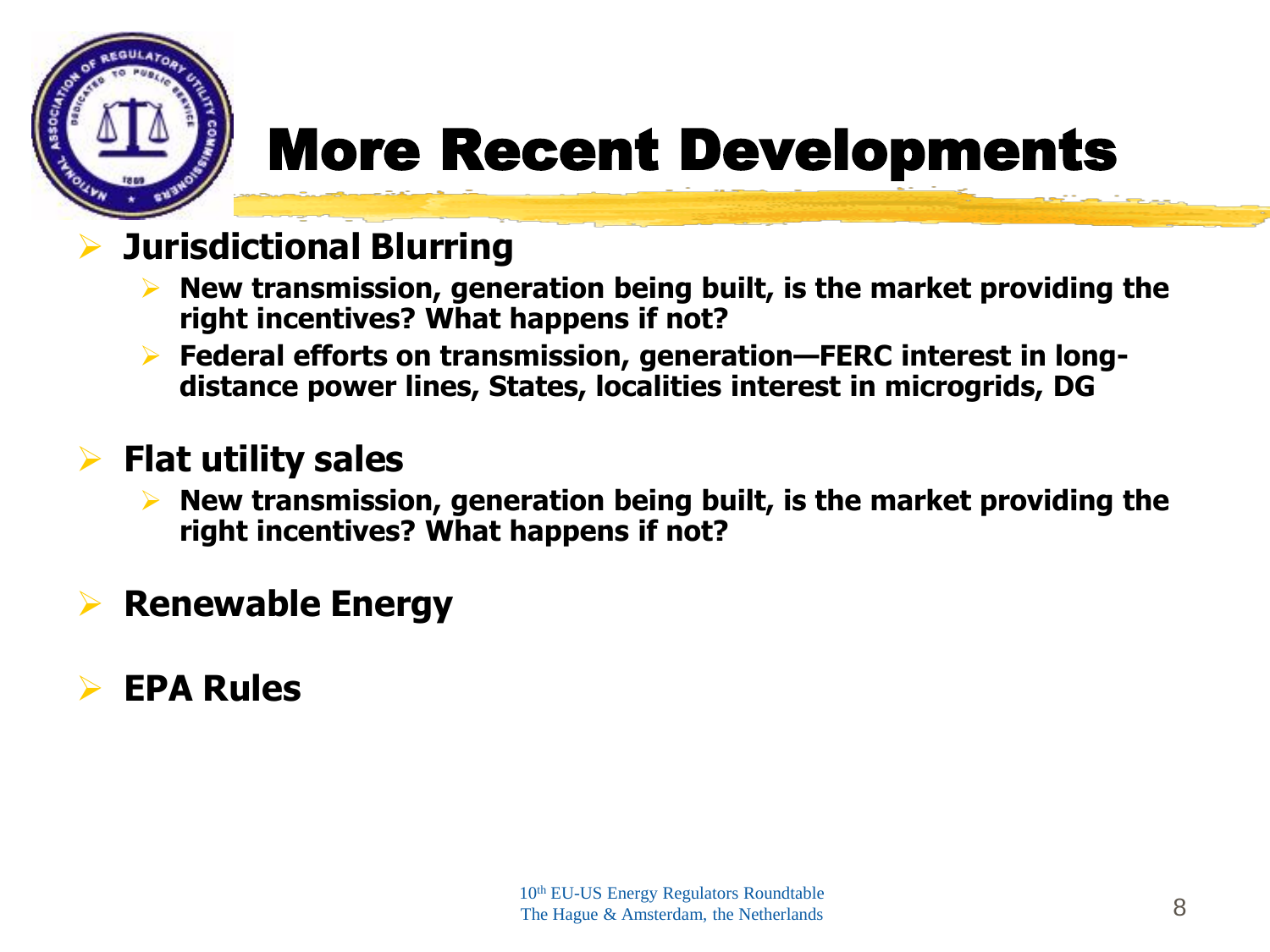

## More Recent Developments

- **New Technologies**
- **Infrastructure Costs**
- **Retail competition momentum seems stuck**
- **Yet those States with choice are pleased**
- **We are where we are, and that's where we'll be**